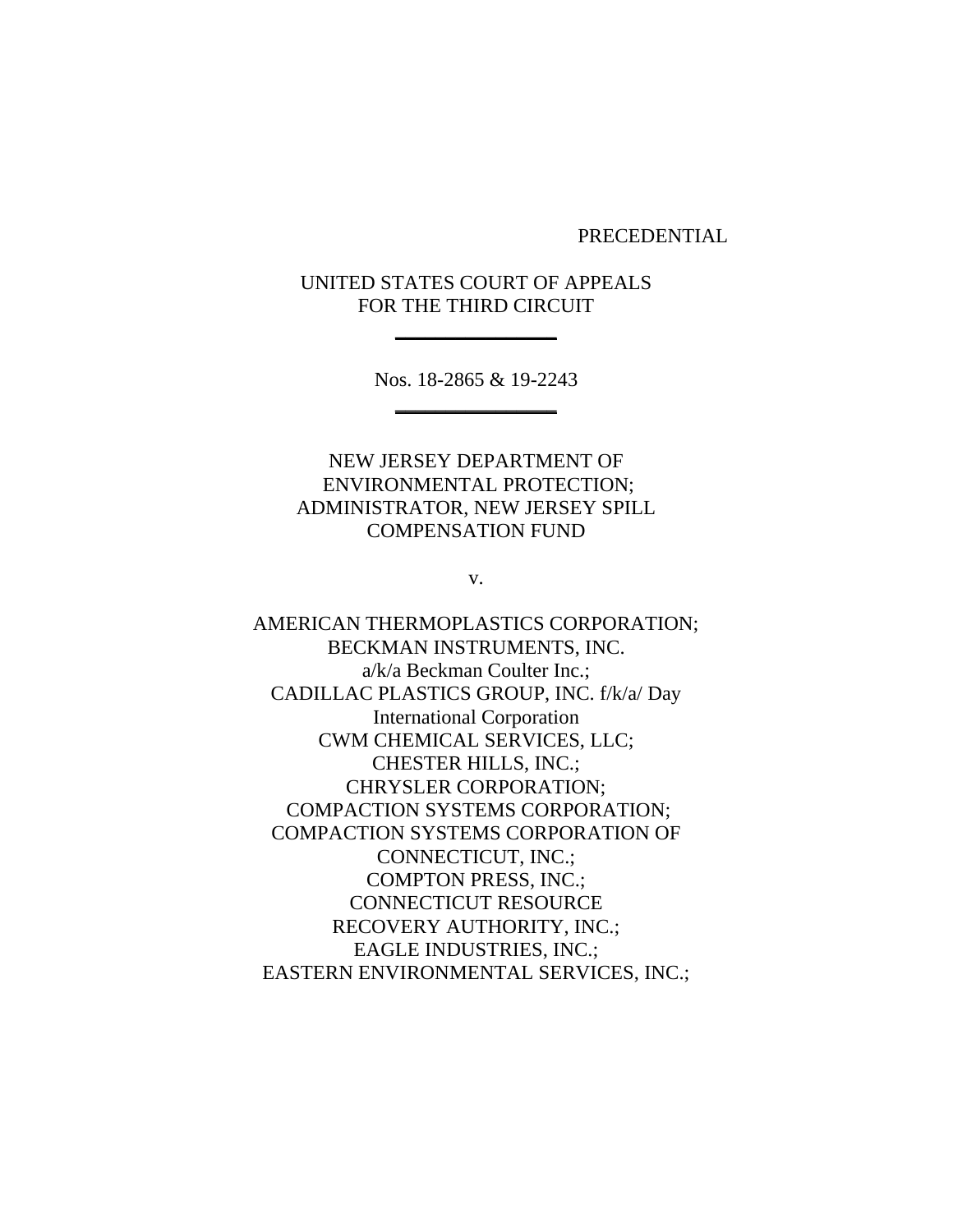EMERSON QUIET KOOL CORPORATION; FALCON MANUFACTURING, INC.; JOHN C. FILIBERTO, in his individual capacity; JOSEPH B. FILIBERTO, in his individual capacity; J. FILIBERTO SANITATION, INC.; FLAIR CLEANERS OF MORRISTOWN, INC.; GARBCO ASSOCIATES, INC.; JAMES P HORAN, INC.; HOWMET CORPORATION a/k/a Howmet Turbine Components Corporation; RAYONIER, INC. f/k/a ITT Rayonier, Inc.; KEUFFEL & ESSER COMPANY; MARS, INC.; THE MENNEN COMPANY; OCCIDENTAL PETROLEUM CORPORATION; PHILLIPS PETROLEUM COMPANY, INC.; POLICASTRO SERVICE, INC.; PUBLIC SERVICE ELECTRIC & GAS COMPANY; WARNER LAMBERT COMPANY, INC.; WASTE MANAGEMENT OF NEW JERSEY, INC., f/k/a/ Waste Management of North Jersey, Inc.

COMPACTION SYSTEMS CORPORATION OF CONNECTICUT, INC.; COMPACTION SYSTESM CORPORATION (a New Jersey Corporation), Third Party Plaintiffs

v.

CARTER DAY INDUSTRIES, INC.; COMBUSTION EQUIPMENT ASSOCIATES, INC.; COMBE FILL CORPORATION, Third Party Defendants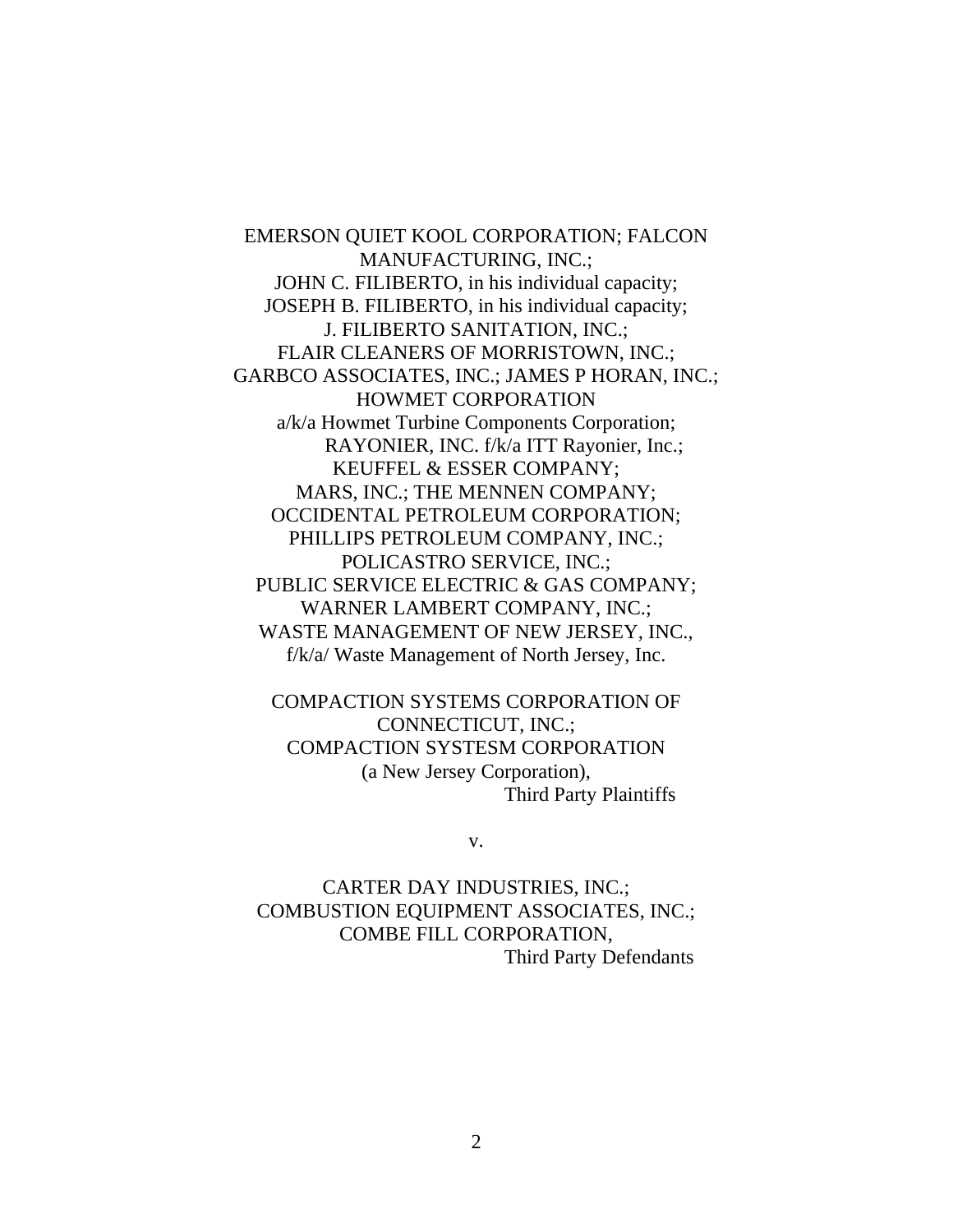#### (D.C. No. 2-98-cv-04781)

#### UNITED STATES OF AMERICA

v.

BECKMAN COULTER, INC. f/k/a BECKMAN INSTRUMENTS, INC.; CADILLAC PLASTICS GROUP, INC. f/k/a/ Day International Corporation f/k/a Dayco Corporation; CWM CHEMICAL SERVICES, LLC; f/k/a/ Chem-Trol Pollution Services Inc. as successor R&R Sanitation, Inc. CHESTER HILLS, INC.; CHRYSLER CORPORATION; COMPACTION SYSTEMS CORPORATION; COMPACTION SYSTEMS CORPORATION OF CONNECTICUT, INC. COMPACTION SYSTEMS CORPORATION OF NEW JERSEY INC.; CONNECTICUT RESOURCE RECOVERY AUTHORITY, INC.; EAGLE INDUSTRICAL PRODUCTS, INC., as successor to Falcon Manufacturing, Inc.; EAGLE INDUSTRIES, INC.; EASTERN ENVIRONMENTAL SERVICES, INC.; as successor to West Milford Haulage, Inc. and Frank Fenimore, Inc.; FALCON MANUFACTURING, INC.; JOHN C. FILIBERTO, in his individual capacity; JOSEPH B. FILIBERTO, in his individual capacity; GARBCO ASSOCIATES, INC. f/k/a Filiberto Sanitation, Inc.; HOWMET CORPORATION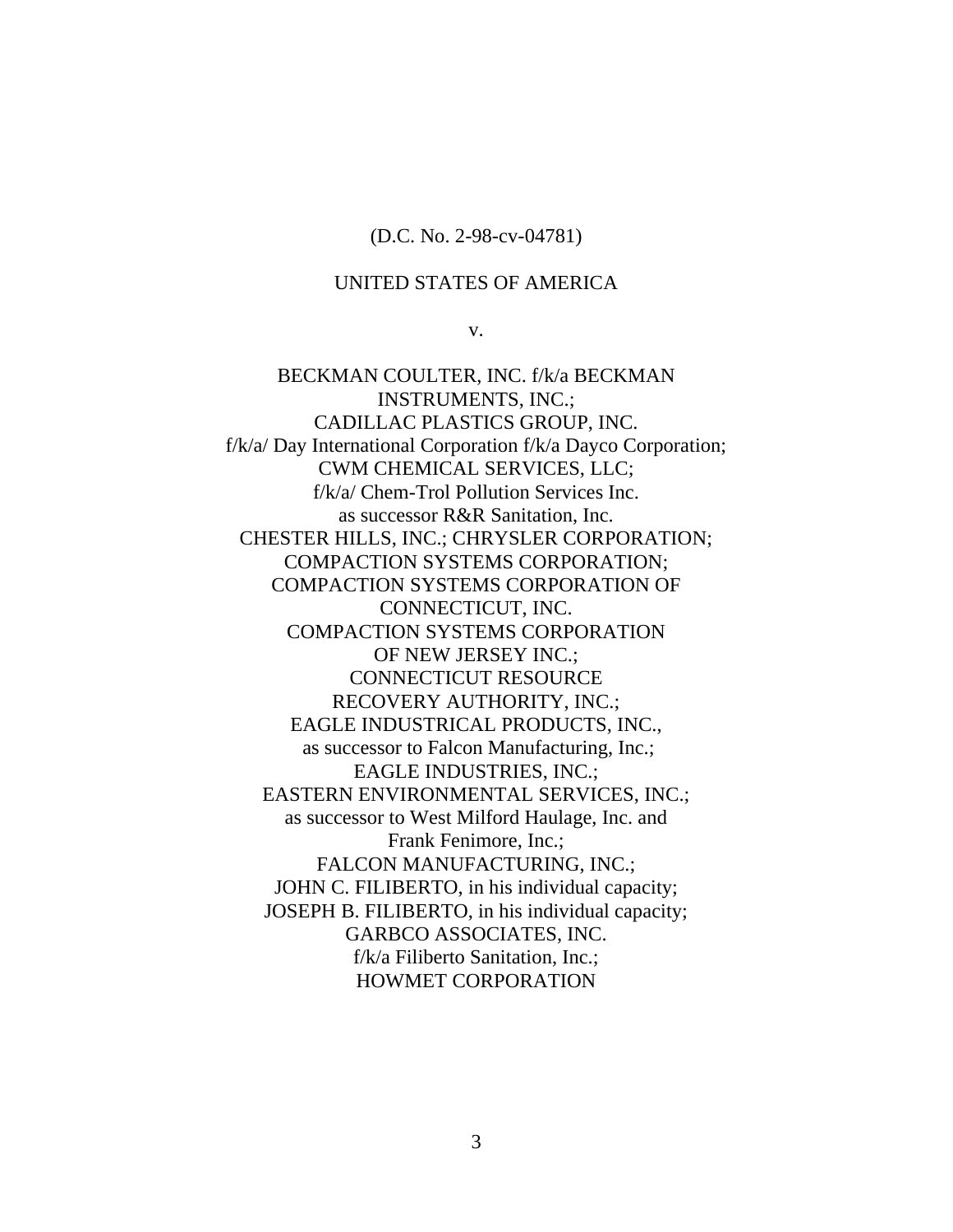a/k/a Howmet Turbine Components Corporation; MARS, INC.; THE MENNEN COMPANY; OCCIDENTAL PETROLEUM CORPORATION; PHILLIPS PETROLEUM INC.; RAYONIER, INC.; WARNER-LAMBERT COMPANY INC.; WASTE MANAGEMENT OF NEW JERSEY, INC., as successor to J. Filiberto Sanitation, Inc.

(D.C. No. 2-98-cv-04812)

Compaction Systems Corporation of Connecticut, Inc.; Compaction Systems Corporation (a New Jersey Corp.), Appellants in No. 18-2865

United States of America, Appellant in No. 19-2243

Appeal from the United States District Court for the District of New Jersey (D.C. Civil Action Nos. 2-98-cv-04781/2-98-cv-04812) District Judge: Honorable William H. Walls

**\_\_\_\_\_\_\_\_\_\_\_\_\_\_\_\_**

Argued June 1, 2020

**\_\_\_\_\_\_\_\_\_\_\_\_\_\_\_\_**

Before: AMBRO, HARDIMAN, and RESTREPO, Circuit Judges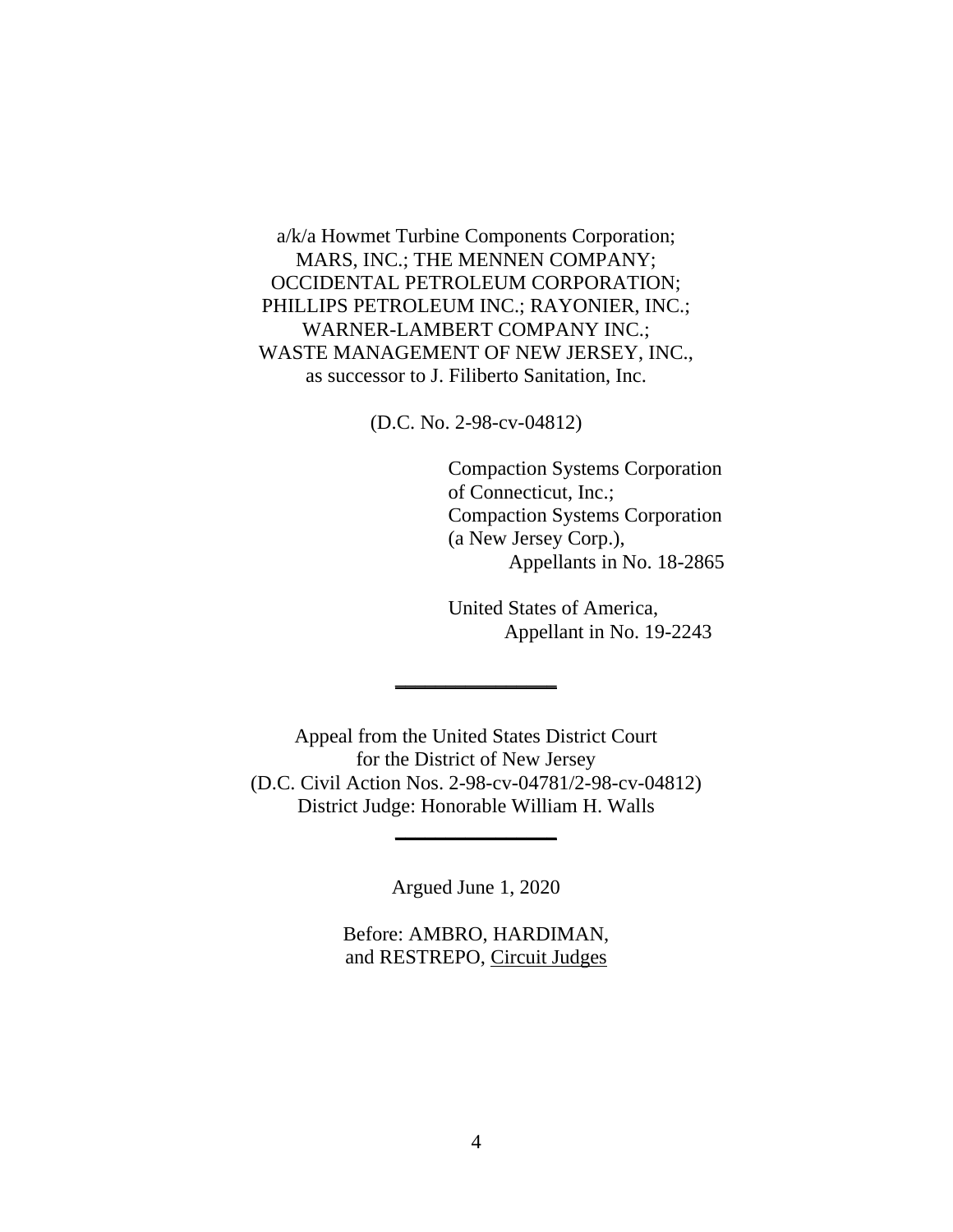(Opinion filed: September 8, 2020)

Jeffrey M. Pollock (Argued) Fox Rothschild 997 Lenox Drive Princeton Pike Corporate Center, Building 3 Lawrenceville, NJ 08648

Robert J. Rohrberger Fox Rothschild 49 Market Street Morristown, NJ 07960

Jonathan D. Brightbill Eric Grant Deputy Assistant Attorneys Brian Toth Andrea Berlowe (Argued) Sarah Flanagan James Bove United States Department of Justice Environmental & Natural Resources Division P.O. Box 7415 Washington, DC 20044

Counsel for Appellants

Charles J. Dennen Debra S. Rosen (Argued) Maureen T. Coghlan Anthony M. Fassano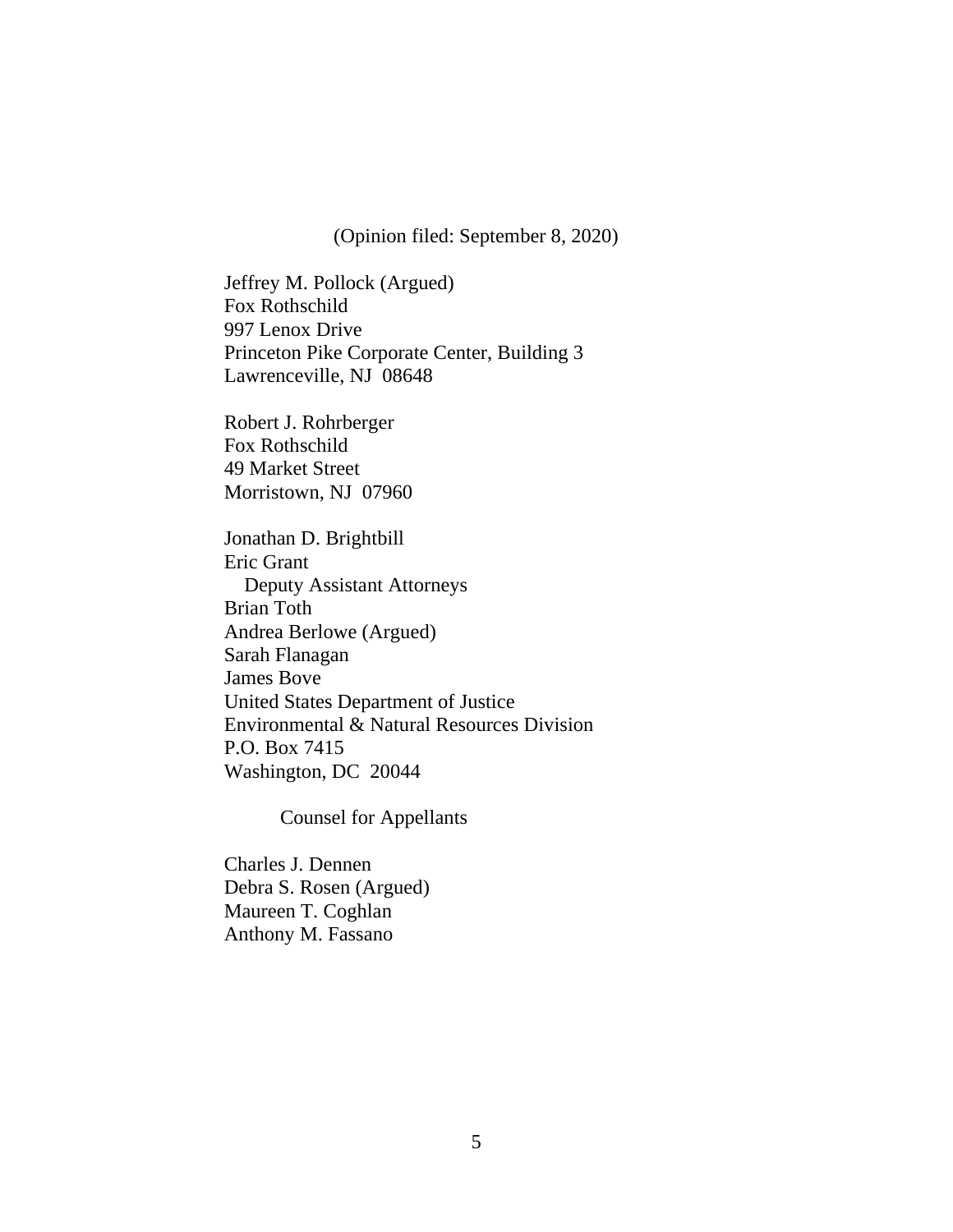Archer & Greiner One Centennial Square 33 East Euclid Avenue Haddonfield, NJ 08033

Counsel for Appellees

# OPINION OF THE COURT **\_\_\_\_\_\_\_\_\_\_\_\_\_\_\_\_**

**\_\_\_\_\_\_\_\_\_\_\_\_\_\_\_\_**

#### AMBRO, Circuit Judge

The Comprehensive Environmental Response, Compensation, and Liability Act ("CERCLA"), 42 U.S.C. § 9601, *et seq.*, promotes the timely cleanup of hazardous sites by providing that Federal and State Governments cooperate with one another to remediate the sites and later recover costs from the parties responsible for polluting them. Although the procedural history of this case is quite long, the parties present a single legal question: Whether a polluting party's settlement with the State of New Jersey protects it from lawsuits seeking contributions toward expenditures made by the Federal Government on the same site? Our answer here is no.

# **I. BACKGROUND**

# **A. Statutory Background**

CERCLA "promote[s] the timely cleanup of hazardous waste sites and [] ensure[s] that the costs of such cleanup efforts [are] borne by those responsible for the contamination." *CTS Corp. v. Waldburger*, 573 U.S. 1, 4 (2014) (internal quotation marks and citation omitted). The statute gives the President, acting through the Attorney General or the United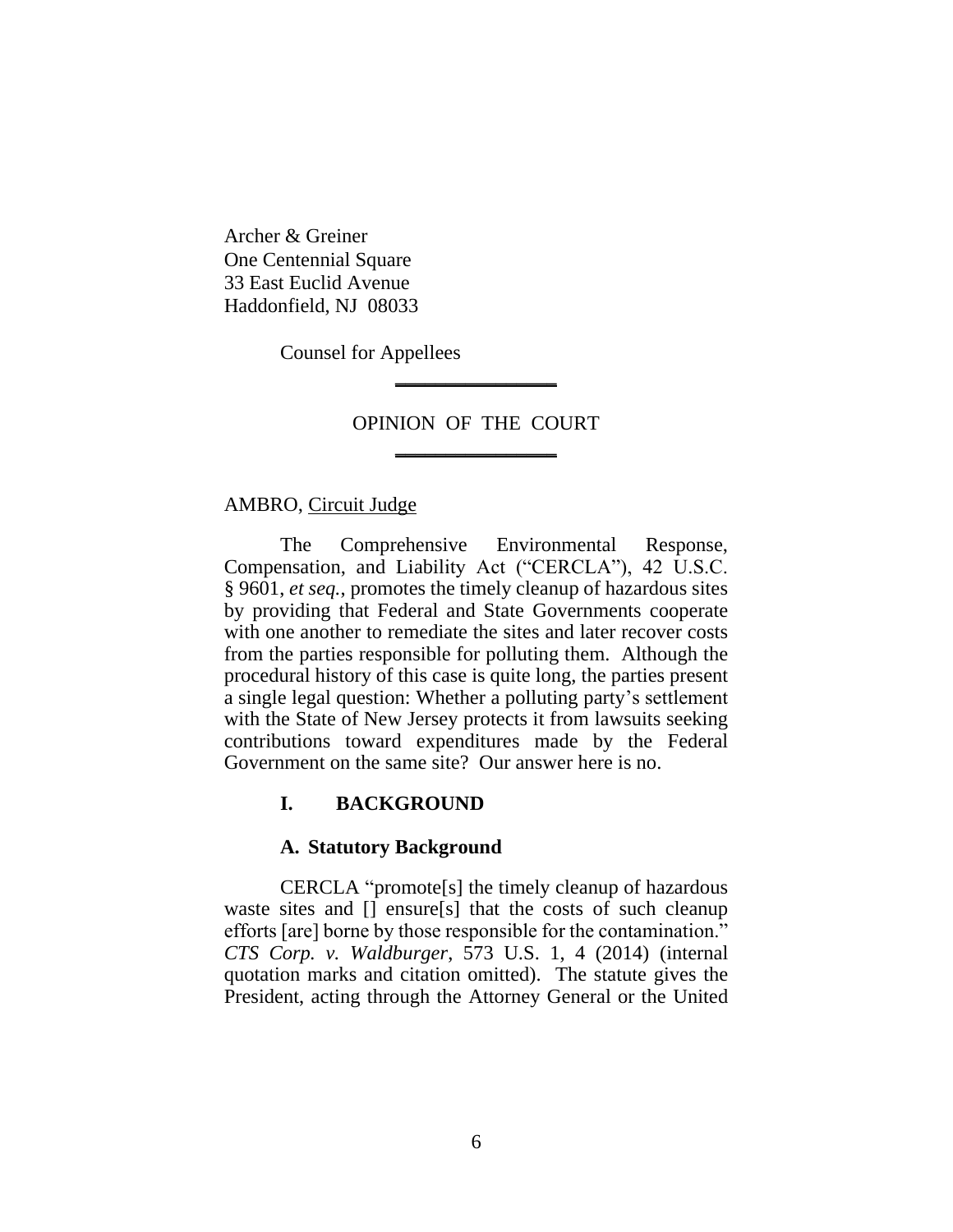States Environmental Protection Agency ("USEPA<sup>1</sup>"), the power to identify and remediate contaminated sites. *See* 42 U.S.C. § 9604. To foster rapid cleanup, Congress adopted a policy of delaying litigation about costs until after a remediation plan is in place. "Thus, under CERCLA, [responsible parties'] liability is not assessed until after the [US]EPA has investigated a site, decided what remedial measures are necessary, and determined which [parties] will bear the costs." *In re Combustion Equip. Assocs.*, 838 F.2d 35, 37 (2d Cir. 1988).

"[S]tates play a critical role in effect[]ing the purposes of CERCLA." *Niagara Mohawk Power Corp. v. Chevron U.S.A.*, 596 F.3d 112, 126 (2d Cir. 2010). Section 104(d) authorizes the USEPA to "enter into contract[s] or cooperative agreement[s] with [a] State or political subdivision" to carry out response activities at the hazardous site. 42 U.S.C.  $§ 9604(d)(1)(A)$ . Under these agreements, the State pays all operation and maintenance expenses, subject to reimbursement from the Federal Government of up to 90% of the State's expenditures. *Id*. § 9604(c)(3), (c)(5)(D). Both the State and the Federal Governments may recover their clean-up costs directly from Potentially Responsible Parties ("PRPs") under CERCLA Section 107(a). *Id.* § 9607(a)(4)(A). In fact, "[u]nder CERCLA, [S]tates have causes of action independent from the [F]ederal [G]overnment[,]" *Niagara Mohawk Power Corp*., 596 F.3d at 126 (citing 42 U.S.C. § 9607(a)(4)(A)), allowing them to act "as independent entities" without the express authorization of the USEPA, *id*. at 127. Section 107(a)(4)(B) makes a PRP strictly liable for "any other necessary costs of response incurred by any other person," so that the State and Federal Governments can recover fully from

<sup>&</sup>lt;sup>1</sup> This term, "Federal Government" and "United States" are used interchangeably throughout our opinion.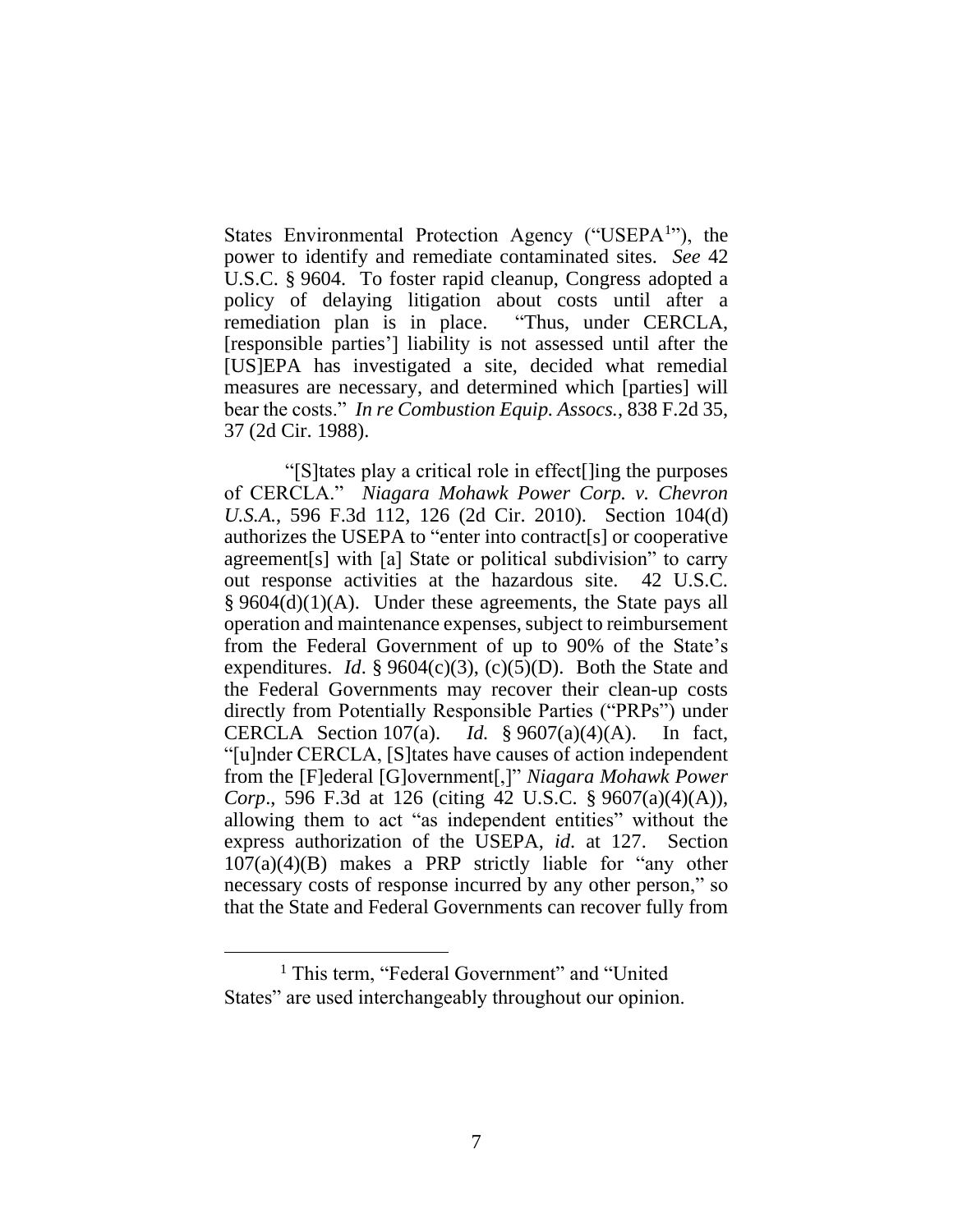a single PRP regardless of its share of the liability. *Id.*   $§$  9607(a)(4)(B).

To enable PRPs to redistribute these costs, Congress amended CERLCA in 1986 to include Section 113, which provides that PRPs can seek contribution for an equitable share of response costs from other liable parties. *See United States v. Atl. Research Corp.,* 551 U.S. 128, 132 (2007) (citing Superfund Amendments and Reauthorization Act of 1986, Pub. L. No. 99-499, § 113, 100 Stat. 1613, 1647–52 (codified at 42 U.S.C. § 9613)). In addition, to aid the recovery of cleanup costs, Section 113(f)(2) gives PRPs that settle with the Federal or State Government protection from other PRPs' contribution claims as long as those claims and the settlement address the same "matters." 42 U.S.C. § 9613(f)(2).

This is the key provision at issue in our case. Specifically, it provides that "[a] person who has resolved its liability to the United States or a State in an administrative or judicially approved settlement shall not be liable for claims for contribution regarding matters addressed in the settlement." *Id.* This contribution protection leaves "PRPs who do not join in a first-round settlement . . . with the risk of bearing a disproportionate share of liability[,] . . . a technique which promotes early settlements and deters litigation for litigation's sake . . . ." *United States v. Charter Int'l Oil Co.*, 83 F.3d 510, 515 (1st Cir. 1996) (internal citation and quotation marks omitted).

#### **B. Factual and Procedural Background**

# 1. The Combe Superfund Site

From 1948 until 1981, the Combe Fill South Landfill Superfund Site (the "Site"), a 65-acre parcel located in Chester and Washington Townships, New Jersey, functioned as a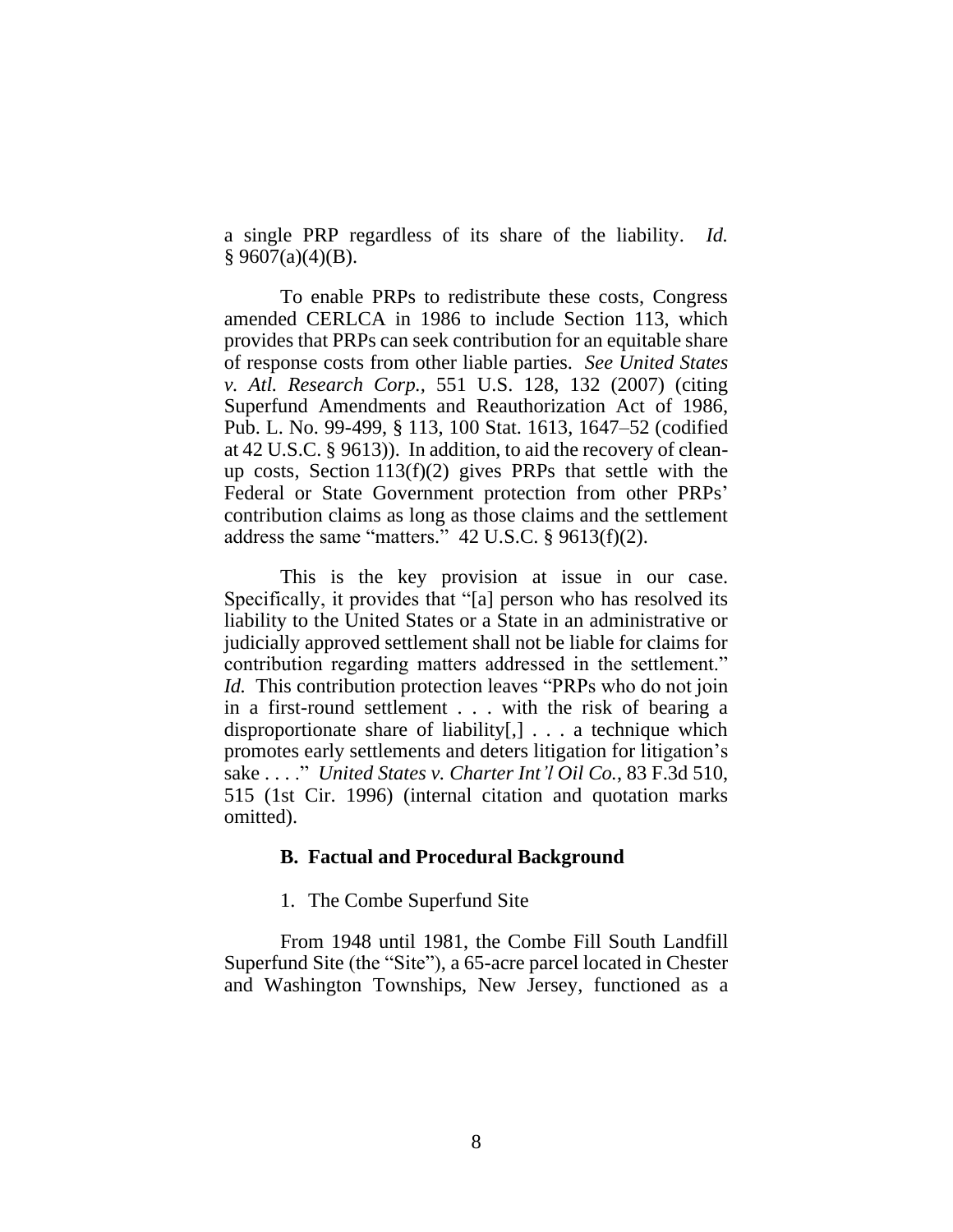municipal landfill, converting waste into the hazardous substance "ECO-Fuel II." In 1978, Carter Day Industries, Inc. ("Carter Day"), then known as Combustion Equipment Associates, Inc., purchased and ran the Site through its subsidiary, the Combe Fill Corporation ("Combe Fill"), until it closed. During this period, Combe Fill hired Compaction Systems Corporation of Connecticut, Inc. and Compaction Systems Corporation (collectively, "Compaction") to conduct operations at and transport hazardous materials to the Site. This appeal pits appellants Compaction and the Federal Government against appellee Carter Day.

In 1983, the USEPA added the Site to the National Priorities List for long-term remedial evaluation and response. As part of the cleanup effort, the USEPA and the New Jersey Department of Environmental Protection (the "NJDEP") entered into a cooperative agreement (the "Cooperative Agreement") that continues today and designates the NJDEP as the lead agency to oversee the Site's cleanup. Under this pact, the USEPA "contribute[d] one hundred percent (100%) of the cost of managing and performing" the remedial investigation and feasibility study and "ninety percent (90%) of the cost of managing and performing the work specified in [the remedial action]," with the NJDEP paying the other 10%. S.A. 34. An amendment clarified that "[n]othing contained in this Cooperative Agreement shall be construed to create . . . the relationship of agency between [US]EPA and the State[,]" and expressly "negated and denied" the authority of either party to "attempt to negotiate on behalf of the other." S.A. 39–40.

Over the decades, the USEPA incurred over \$104 million in costs at the Site, while the NJDEP separately spent \$24 million.

> 2. Combe Fill's and Carter Day's Bankruptcy Proceedings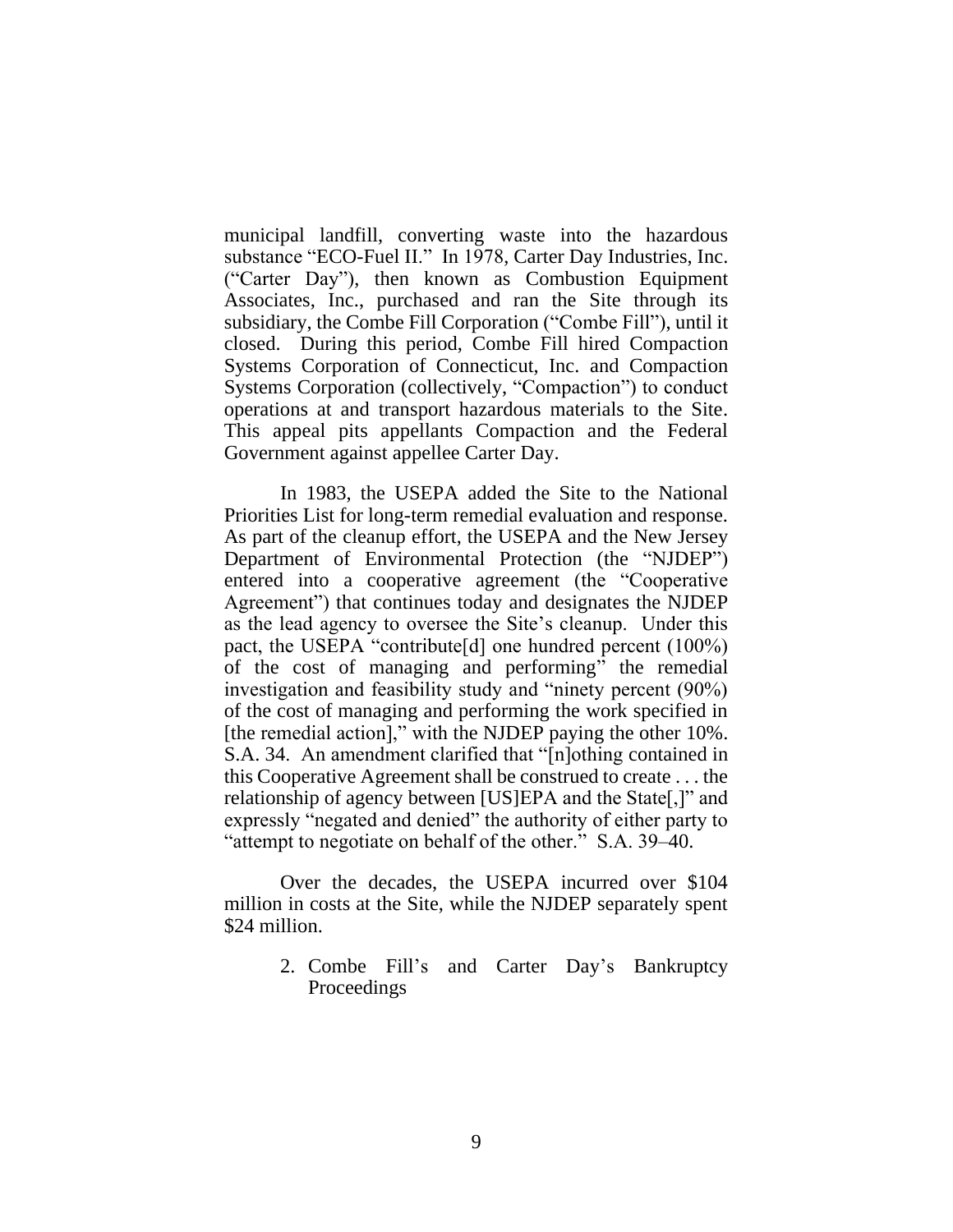In 1981, just as the Site was closing, Combe Fill filed for Chapter 7 protection in the Bankruptcy Court for the Southern District of New York. Both the United States and the State of New Jersey filed claims in that case, which were settled separately for \$50,000 each. Combe Fill, its bankruptcy, and its settled claims are not directly at issue here.

A year earlier, Carter Day filed in the same venue a separate petition for Chapter 11 protection. The Bankruptcy Court disallowed New Jersey's claim there because only Combe Fill was liable for the costs of cleaning up the Site under New Jersey law. The United States did not file a claim against Carter Day in its bankruptcy case.

In 1983, the USEPA notified Carter Day and roughly 190 other entities that they were PRPs for the Site's cleanup costs. Carter Day sought a declaratory judgment in the District Court for the Southern District of New York that it had discharged its CERCLA liability in its bankruptcy reorganization. The District Court dismissed the case as unripe. And on appeal the Second Circuit declined to exercise its discretionary jurisdiction under the Declaratory Judgment Act because, *inter alia*, the USEPA investigation of the Site was at a preliminary stage and deciding the claim prematurely would interfere with "Congress's policy of expediting cleanup." *In re Combustion Equip. Assocs.*, 838 F.2d at 40. Accordingly, neither the NJDEP nor the USEPA's claim against Carter Day was fully resolved at that time.

3. The NJDEP Settlement with Carter Day

In 1990, Carter Day filed another adversary proceeding in the SDNY Bankruptcy Court seeking a determination that the NJDEP claim had been discharged in bankruptcy. It did not name the USEPA as a defendant. The following year the Bankruptcy Court approved a settlement between Carter Day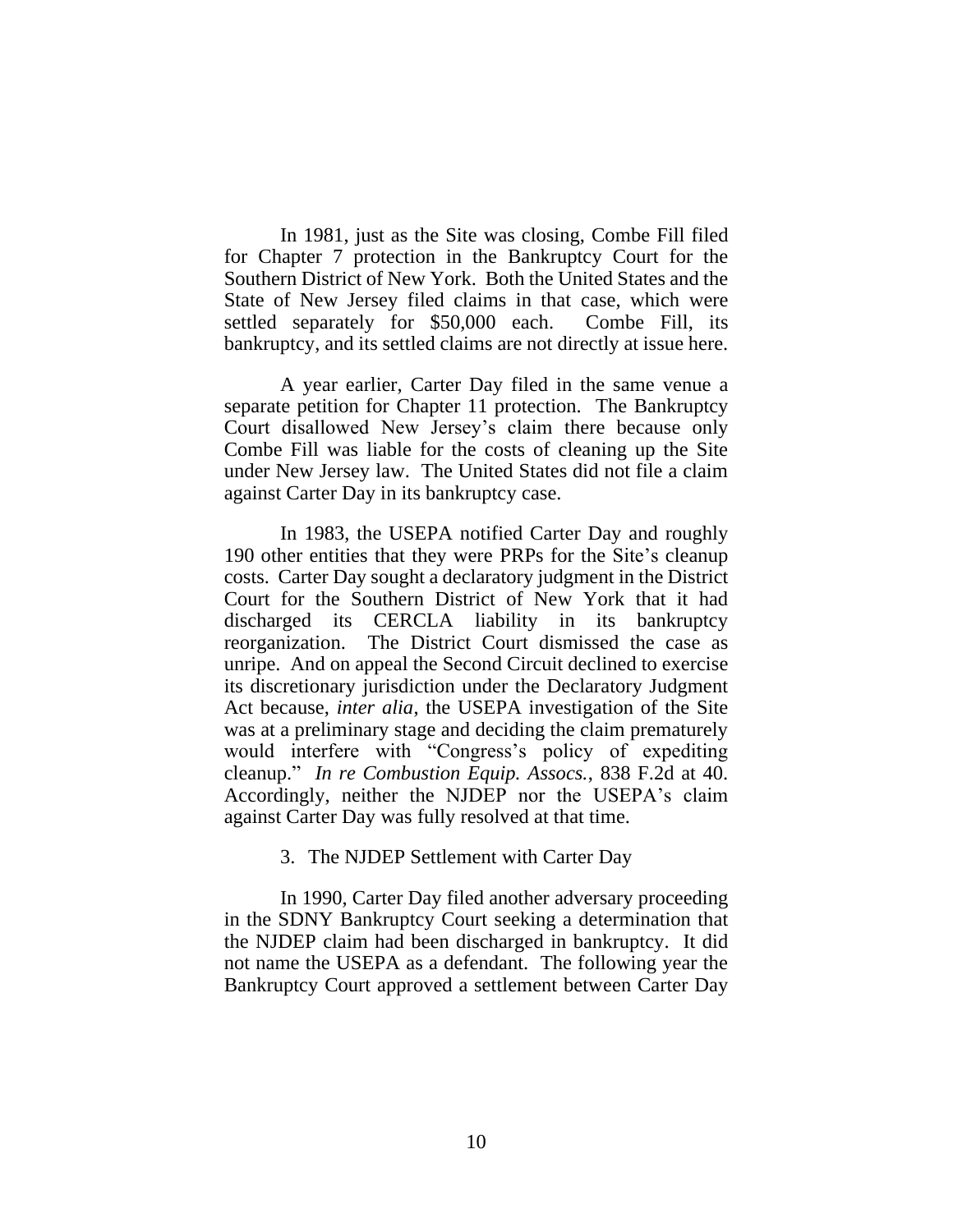and the NJDEP that discharged "all claim[s] of [the] NJDEP against Carter Day with respect to the [Site]" (the "NJDEP Settlement"). J.A. 1339. The parties agreed that "the prior disallowance of the NJDEP's proof of claim in [Carter Day]'s Chapter 11 case had *res judicata* effect and barred the NJDEP's claims." *Id.* The NJDEP did not receive any additional money under the Settlement, nor was the USEPA party to it.

#### 4. The USEPA's and the NJDEP's Action against 24 PRPs

In 1998, the United States sued 24 PRPs—including Combe Fill's contractor, Compaction—in the District Court for the District of New Jersey to recoup costs it incurred remediating the Site. The NJDEP filed a similar lawsuit against many of the same defendants, and the two cases were consolidated before the District Court.

The United States and the NJDEP entered into a global consent decree with the majority of the parties (including Compaction) in 2009 for \$62.6 million, with the United States receiving 81.5% of the funds and the NJDEP receiving the remainder (the "Consent Decree"). Compaction contributed \$11 million, including over \$6.8 million plus interest to the USEPA, over \$1.5 million plus interest to the NJDEP, and over \$433,000 for natural resources damages payable to the NJDEP as one of the natural resources trustees. In addition, Compaction agreed to pay \$900,000 per year in ongoing operation and maintenance expenses at the Site for a 30-year period. Finally, it consented to a judgment of \$26 million (the "Consent Judgment"), but is not obligated to pay any amount of the Consent Judgment unless its recoveries from CERCLA contribution actions against other PRPs exceeded at least \$11 million plus certain attorneys' fees. Carter Day was not a party to either the Consent Decree or the Consent Judgment.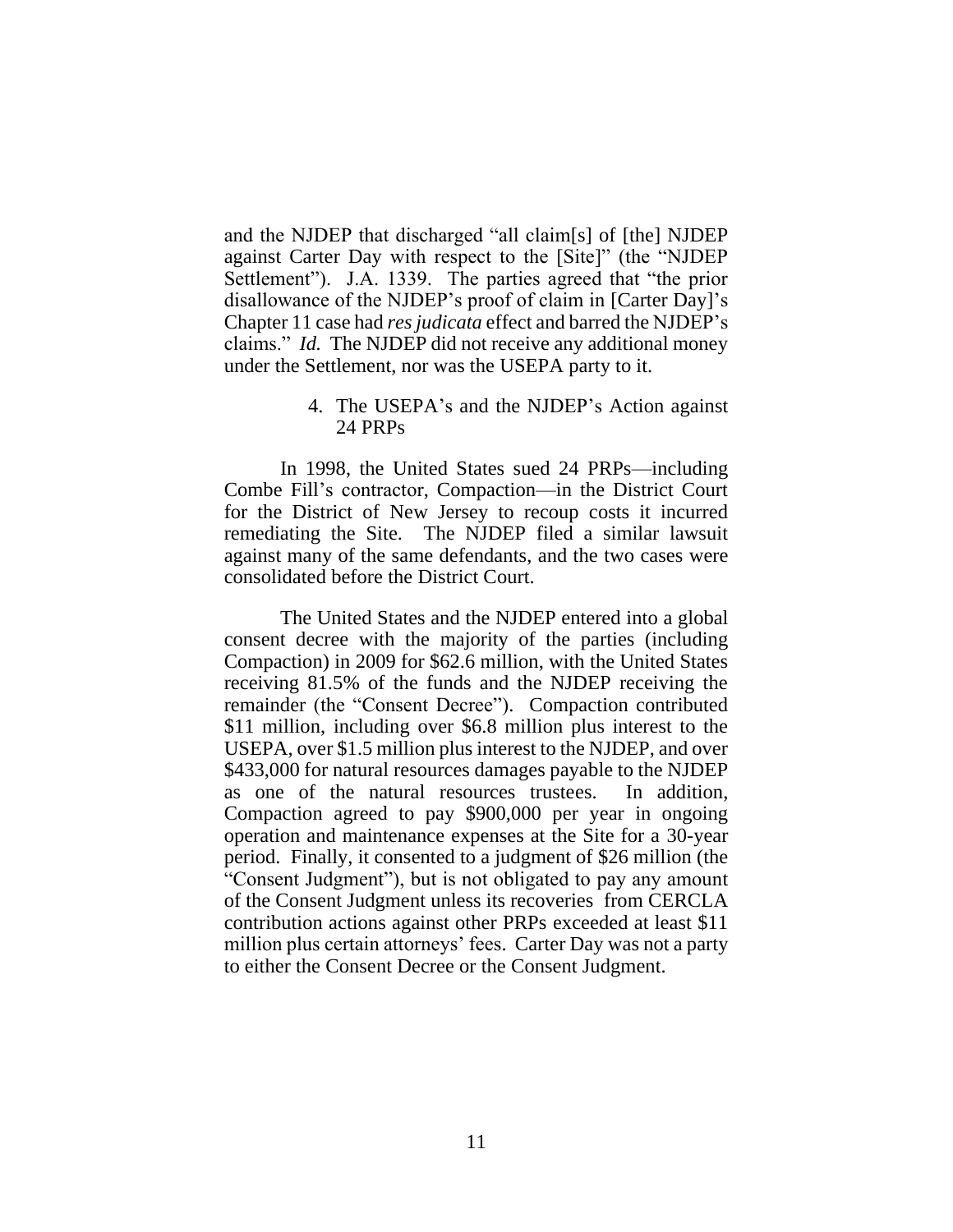#### 5. Compaction's Contribution Action Against Carter Day

Compaction filed an amended third-party complaint seeking contribution from Carter Day in 2011. The latter moved for summary judgment, and the District Court granted its motion without oral argument, reasoning that the NJDEP Settlement protected it from contribution. The Court relied on our decision in *Trinity Industries, Inc. v. Chicago Bridge & Iron Co*., 735 F.3d 131 (3d Cir. 2013). That case interpreted the language "[a] person who has resolved its liability to the United States or a State" in a different CERCLA provision, Section 113(f)(3)(B), to govern the rights of PRPs that resolve their liability with either the Federal or State Government rather than requiring resolution with both to apply. Extending that reasoning to Compaction's claim, the Court ruled that Carter Day's settlement with the NJDEP barred Compaction from seeking contribution for its federal liability from Carter Day.

Compaction moved for reconsideration, and the United States submitted a brief in support of that motion. They argued that the Court failed to consider the effect of its holding given CERCLA's allocation of responsibility between the Federal Government and the States, as well as the narrow scope of the "matters addressed" in the NJDEP Settlement.

After determining that the parties did not satisfy the standards for reconsideration, the District Court denied the motion. Compaction and the United States appeal to us in separate actions, consolidated here.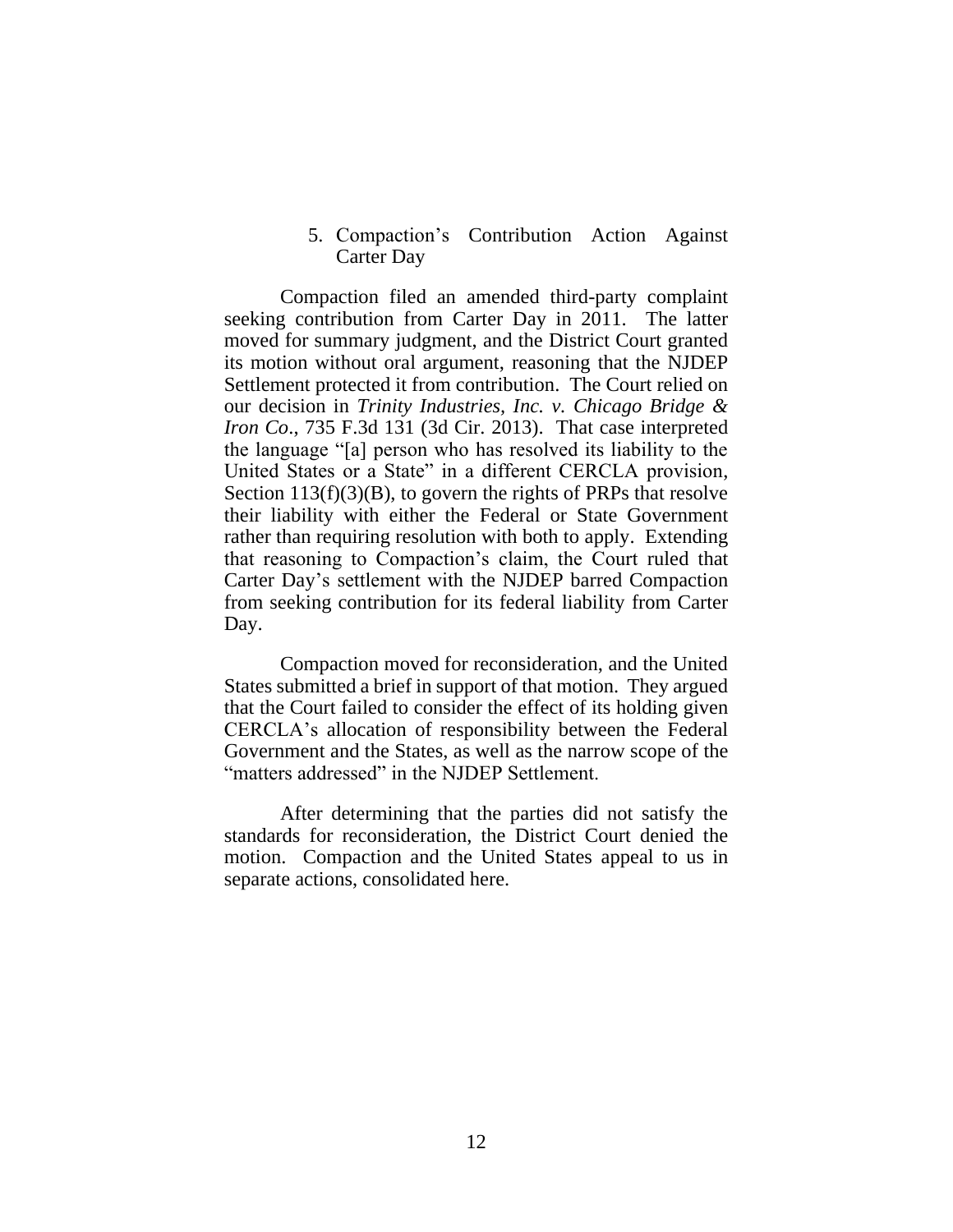# **II. JURISDICTION & STANDARD OF REVIEW**

The District Court had jurisdiction under 42 U.S.C. § 9613(b) and 28 U.S.C. § 1331. We have jurisdiction to review the District Court's decision under 28 U.S.C. § 1291.

We review anew a district court's grant of a party's motion for summary judgment. *Jutrowski v. Twp. of Riverdale*, 904 F.3d 280, 288 (3d Cir. 2018). We will affirm if, drawing all inferences in favor of the nonmoving party, "the movant shows that there is no genuine dispute as to any material fact and the movant is entitled to judgment as a matter of law." Fed. R. Civ. P. 56(a).

# **III. DISCUSSION**

# **A. The Federal Government's Article III Standing to Appeal**

Compaction no doubt may appeal. Carter Day challenges, however, whether, under Article III of the United States Constitution, the United States has standing to appeal the District Court's grant of Compaction's motion for summary judgment and denial of the latter's motion to reconsider, to which the United States filed a brief in support. 2

<sup>2</sup> The United States is a party to the consolidated case in front of the District Court, but it never filed a formal motion to intervene in Compaction's third-party claim against Carter Day. In portions of two footnotes in Carter Day's appellate brief it appears to argue the United States lacked statutory standing to appeal because it had not intervened in this specific matter. *See* Carter Day Br. 1 n.1, 3 n.3. As this argument was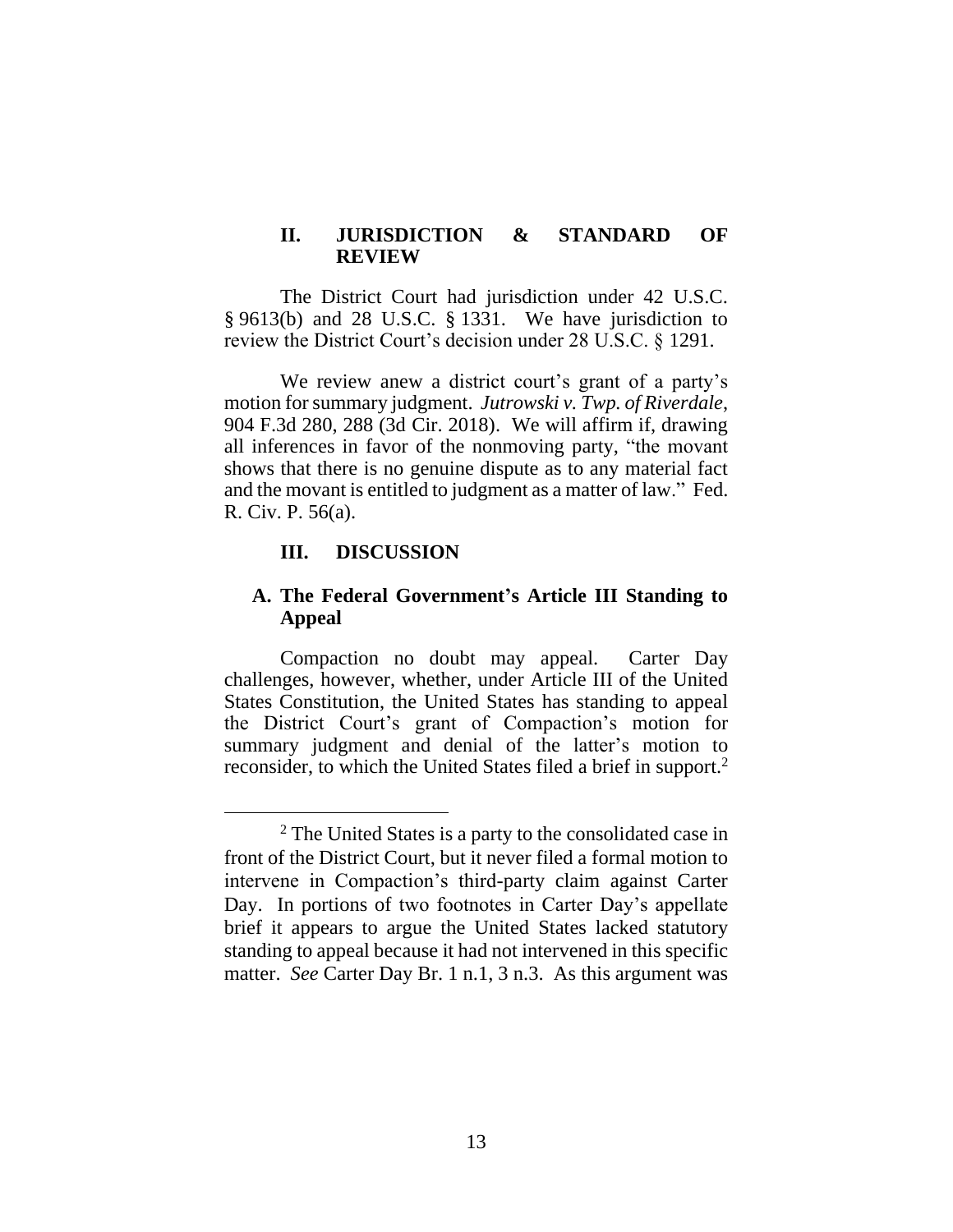Carter Day contends the Government's potential recovery under the \$26 million Consent Judgment derives from Compaction's contribution actions and is contingent on Compaction recovering at least \$11 million in contribution from other PRPs. It argues that such a contingent financial interest does not confer standing. 3

<sup>3</sup> At oral argument, Carter Day also argued that even if Compaction's appeal is successful, it is impossible for Compaction to recover at least \$11 million from Carter Day in order to permit the Government to recover any portion of the \$26 million Consent Judgment because, at a minimum, the NJDEP Settlement barred Compaction from recovering on the \$1.5 million plus it paid the NJDEP. Thus Compaction's contribution claim against Carter Day is limited to the roughly

vaguely presented without factual or legal support, it is forfeited for lack of development. *See John Wyeth & Bro. Ltd. v. CIGNA Int'l Corp.*, 119 F.3d 1070, 1076 n.6 (3d Cir. 1997) (arguments made in passing, "such as, in a footnote," are forfeited); *see also IPSCO Steel (Alabama) v. Blaine Const. Corp.*, 371 F.3d 150, 154 (3d Cir. 2004) (explaining that statutory standing to appeal is non-jurisdictional). Moreover, we have not directly held that in these circumstances the Federal Government needed to intervene. *See Bank of Am. Nat. Trust and Sav. Ass'n v. Hotel Rittenhouse Assocs.*, 800 F.2d 339, 341 n.2 (3d Cir. 1986); *Devlin v. Scardelletti*, 536 U.S. 1, 6–7 (2002) (holding that unnamed class members who file a timely objection do not need to intervene to appeal); *but cf. Marino v. Ortiz*, 484 U.S. 301, 304 (1988) (determining that a group testifying before the district court, but did not intervene, cannot appeal).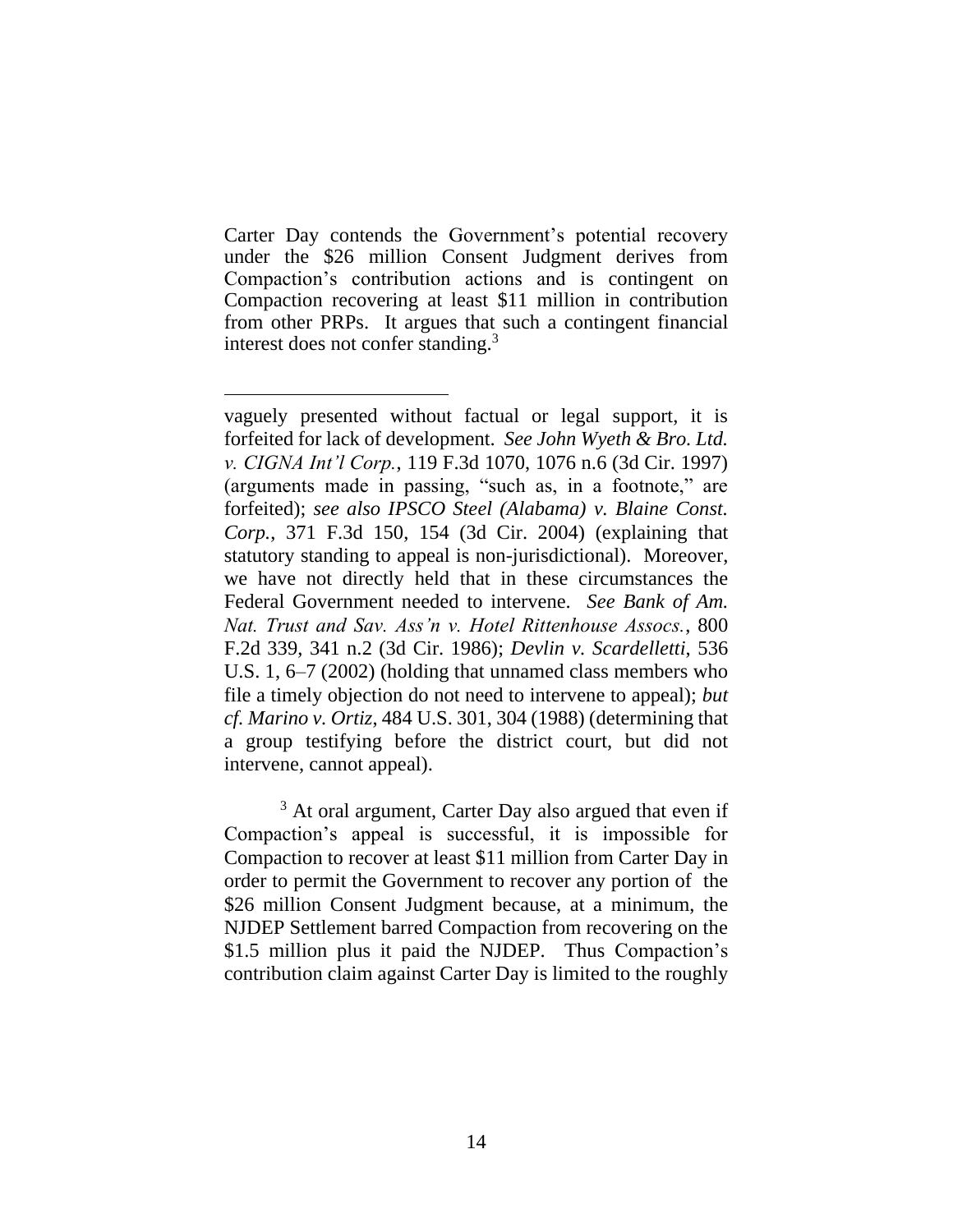To establish standing, a party must have "(1) suffered an injury in fact, (2) that is fairly traceable to the challenged conduct of the defendant, and (3) that is likely to be redressed by a favorable judicial decision." *Spokeo, Inc. v. Robins*, 136 S. Ct. 1540, 1547 (2016).

Carter Day asserts the Federal Government has not established an injury in fact, "the [f]irst and foremost of standing's three elements," *id.* (internal quotation marks and citation omitted)*.* To establish this prong, "a [litigant] must show that he or she suffered 'an invasion of a legally protected interest' that is 'concrete [real, not abstract] and particularized' [personal,] and 'actual or imminent, not conjectural or hypothetical.'" *Id*. at 1548 (quoting *Lujan v. Defenders of Wildlife*, 504 U.S. 555, 560 (1992)). This is to say the United States must "possess a 'direct stake in the outcome' of the case." *Hollingsworth v. Perry*, 570 U.S. 693, 705 (2013) (quoting *Arizonans for Official English v. Arizona*, 520 U.S. 43, 64 (1997)). "A purely speculative concern about the eventual result of a co-party's case is likewise insufficient." *Morrison-Knudson Co. v. CHG Int'l, Inc.*, 811 F.2d 1209, 1214 (9th Cir. 1987) (citation omitted). 4

<sup>\$9.5</sup> million it (Compaction) paid the USEPA. Compaction counters that it is also entitled to recover the full \$26 million Consent Judgment from Carter Day and that it is seeking to recover additional sums from other PRPs, which could be added to moneys recovered from Carter Day. As explained in below, we need not resolve these issues because the United States clearly has a financial interest in Compaction's contribution actions.

<sup>4</sup> Carter Day analogizes this case to our decision in *Residences at Bay Point Condo. Ass'n v. Standard Fire*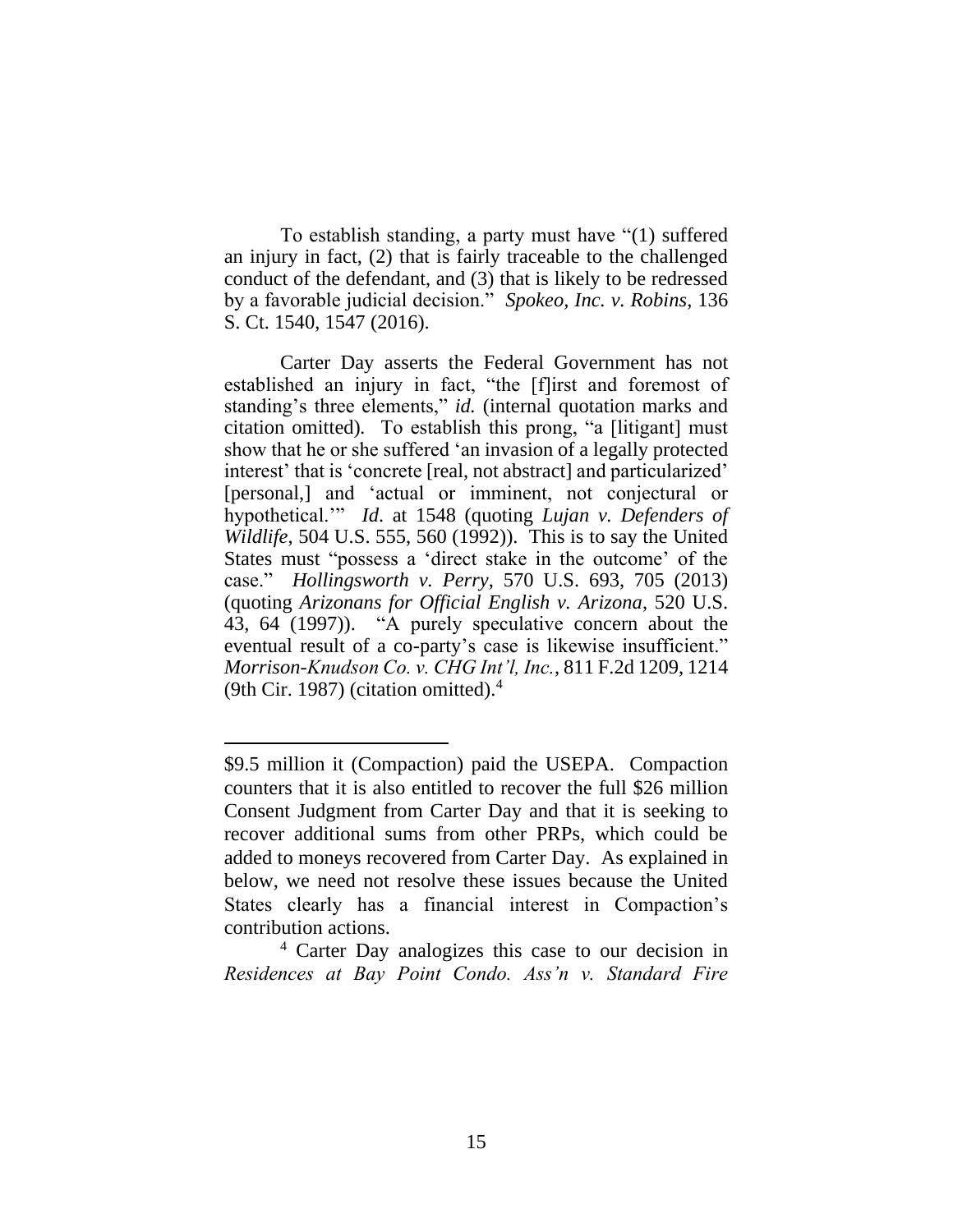The Supreme Court's decision in *Village of Arlington Heights v. Metropolitan Housing Development Corp*. is instructive. There the Court held that Metropolitan, a developer with a contract to build multi-family housing, had shown an injury to itself even though it had yet to suffer any direct economic harm from the Village's re-zoning decision (its contract to develop the property contained an out if it did not receive zoning clearance). *See* 429 U.S. 252, 261 (1977). The Court reasoned that, because the zoning was an absolute bar to the development of property and Metropolitan's development plans were detailed and specific, it did not have

*Insurance Co*., 641 F. App'x 181 (3d Cir. 2016). We are not bound by non-precedential decisions, I.O.P. 5.7, but we take Carter Day's point to be that a defendant lacks standing to appeal a court's dismissal of a co-defendant's claim. While in some circumstances such an appeal may present an injury too speculative to confer standing, *see, e.g.*, *Morrison-Knudson*, 811 F.2d at 1209, it is possible to assert an interest in another party's case that is sufficiently real to establish an injury in fact. For example, in *International Multifoods Corp. v. Commercial Union Insurance Co*., the Second Circuit held that Commercial Union had standing to challenge the district court's grant of its co-defendant's motion for summary judgment. *See* 309 F.3d 76, 89–90 (2d Cir. 2002). Even though the district court's order did not directly involve Commercial Union, it had "a significant financial stake in whether [its co-defendant] c[ould] be forced to cover any of Multifoods' loss" because under New York law it (Commercial Union) had the equitable right to collect contributions from other insurers. *Id.* at 89. Similarly, here the Consent Judgment directly linked the Federal Government's financial interest with the outcome of Compaction's contribution claim against Carter Day.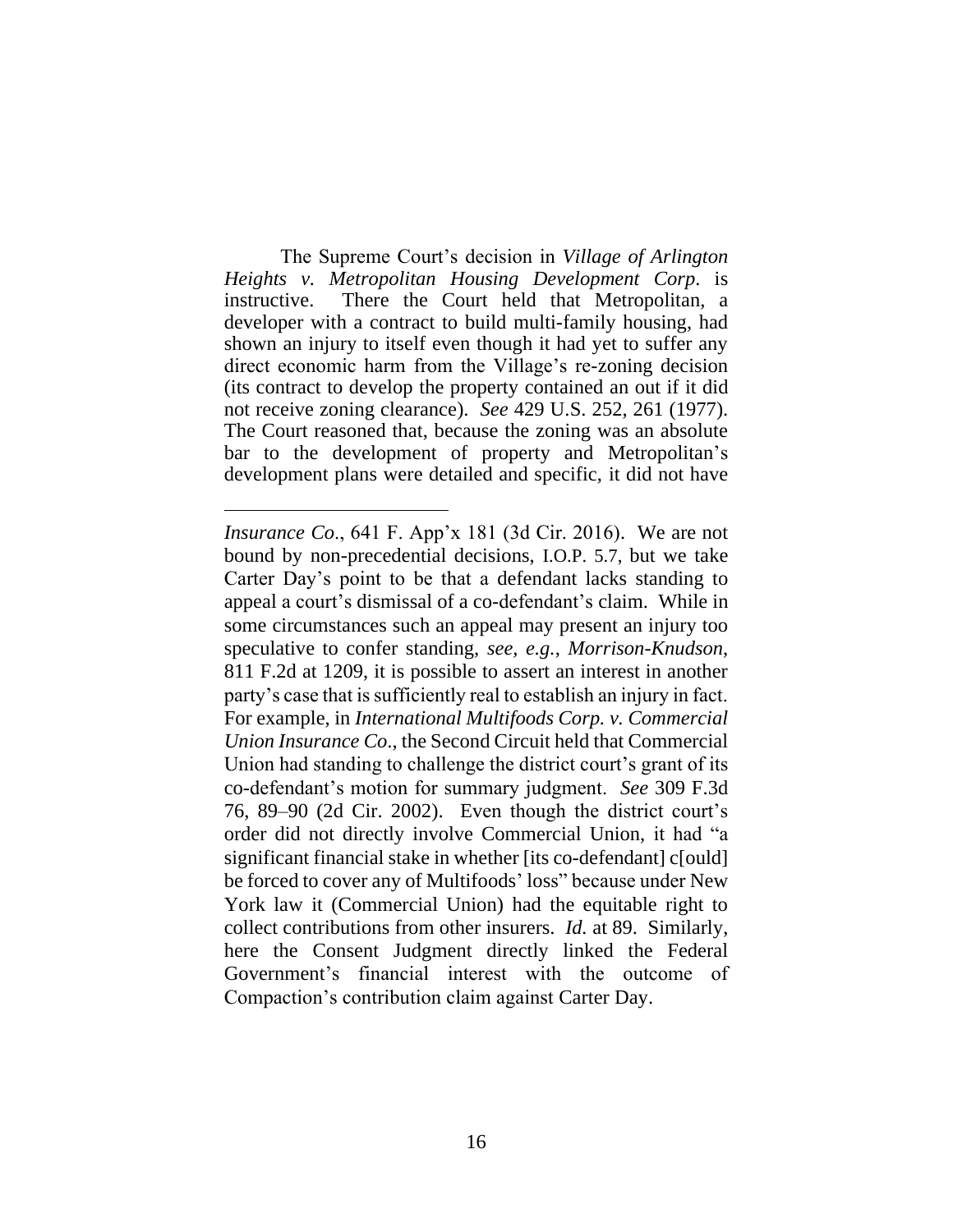to engage in "undue speculation as a predicate for finding that [Metropolitan] has the requisite personal stake in the controversy." *Id*. at 261–62.

Similarly, here the District Court's ruling stands as a barrier to the United States recovering on its \$26 million Consent Judgment against Compaction. If we grant the relief the United States seeks, the barrier will be largely removed. Thus the Federal Government has stated a traceable and redressable claim. Though it is not certain that Compaction will ultimately collect from other PRPs at least \$11 million in contribution actions, the court-approved Consent Decree binding it and the Federal Government ensures that the latter's interest in this matter is not abstract. The \$26 million Consent Judgment also makes the United States' interest in this appeal individualized rather than a general grievance or a mere matter of policy.

We thus proceed to the merits of its appeal alongside that of Compaction.

# **B. CERCLA Section 113(f)(2) and Compaction's Contribution Claim**

As discussed above, the District Court found that Carter Day's settlement with the NJDEP pertained to the entire Site; hence it precluded contribution suits against Carter Day by other PRPs under Section 113(f)(2) of CERCLA regardless whether they sought recovery for Federal or State liability. To repeat, that provision provides that "[a] person who has resolved its liability to the United States or a State in an administrative or judicially approved settlement shall not be liable for claims for contribution regarding matters addressed in the settlement." 42 U.S.C. § 9613(f)(2). Compaction acknowledges that Carter Day's settlement with the NJDEP precludes Compaction from seeking contributions for its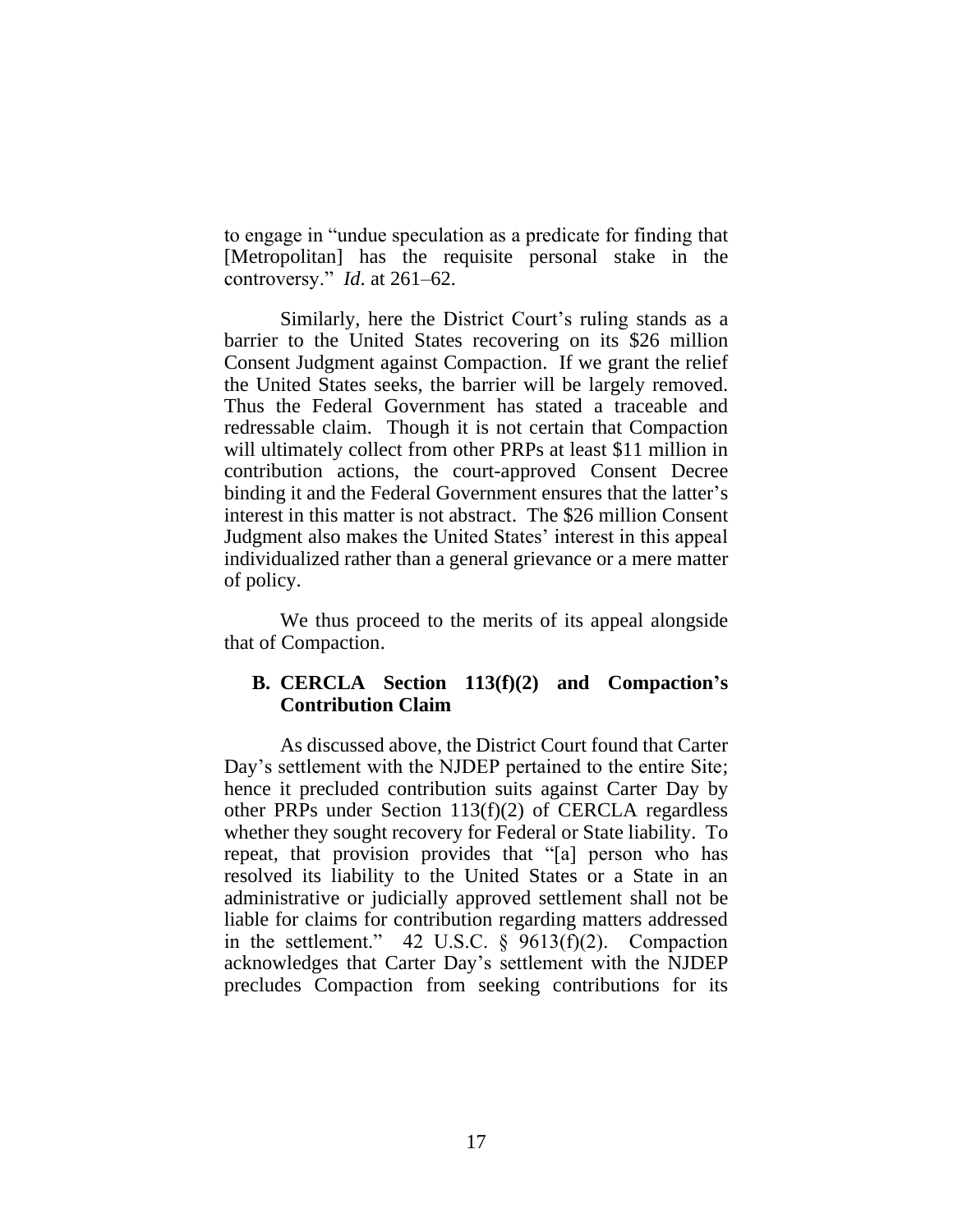liability to that State agency, roughly \$1.5 million plus interest. Instead, Compaction's sole contention is that the "matters addressed" in the NJDEP Settlement with Carter Day do not include claims by the USEPA, and thus Compaction can seek contribution for that portion of its payments under the Consent Decree. Accordingly, we must determine the scope of the "matters addressed" in the NJDEP Settlement and whether it covers Carter Day's liability to the Federal Government.

# 1. The Scope of the "Matters Addressed"

But for the general instruction to "us[e] such equitable factors as the court determines are appropriate" in resolving contribution claims, 42 U.S.C. § 9613(f)(1), CERCLA does not specify how to determine what matters are addressed by a consent decree. Moreover, the NJDEP Settlement does not include an explicit "matters addressed" section.<sup>5</sup> "In the absence of explicit language, . . . one must . . . look elsewhere to determine 'matters addressed.'" *Charter Int'l Oil Co*., 83 F.3d at 517. "[C]ourts have suggested that the 'matters addressed' by a consent decree be determined with reference to the particular location, time frame, hazardous substances, and clean-up costs covered by the agreement." *Akzo Coatings, Inc., v. Aigner Corp*., 30 F.3d 761, 766 (7th Cir. 1994) (collecting cases). This list is non-exhaustive, leaving a consent decree's scope "[to] be assessed in a manner consistent

<sup>&</sup>lt;sup>5</sup> In 1997, the USEPA and Justice Department published guidance recommending that settlement agreements include an explicit definition of "matters addressed" "that clarifies the parties' intent regarding the scope of contribution protection." U.S. Dep't of Justice & U.S. Envtl Prot. Agency, Defining "Matters Addressed" in CERCLA Settlements (Mar. 14, 1997), [https://www.epa.gov/sites/production/files/2013-](https://www.epa.gov/sites/production/files/2013-09/documents/defin-cersett-mem.pdf) [09/documents/defin-cersett-mem.pdf.](https://www.epa.gov/sites/production/files/2013-09/documents/defin-cersett-mem.pdf)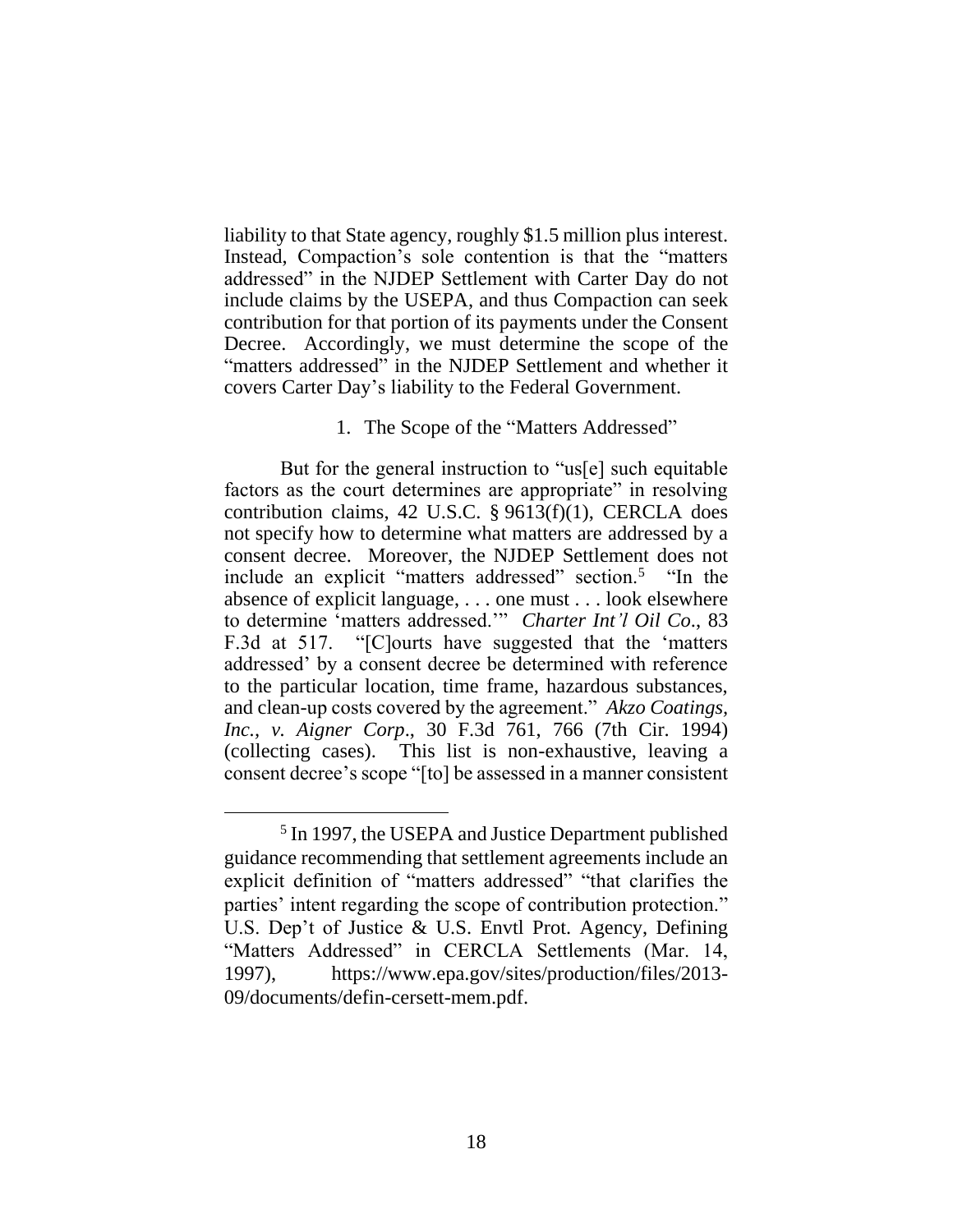with both the reasonable expectations of the signatories and the equitable apportionment of costs that Congress has envisioned." *Id.* (citation omitted).

We have previously explained that "[i]n light of Congress's intent to induce settlements, all settlement[s] should be presumed to afford to the settlors protection against claims for contribution regarding an entire site, unless there is an explicit provision to the contrary." *United States v. Se. Pa. Transp. Auth*., 235 F.3d 817, 823 (3d Cir. 2000) (quoting John M. Hyson, *CERCLA Settlements, Contribution Protection and Fairness to Non–Settling Responsible Parties*, 10 Vill. Envtl. L.J. 277, 320 (1999)).

But this does not tell us which sovereigns are covered by a settlement. That inquiry raises additional concerns outside of inducing settlements. For example, in *Akzo Coatings*, the Seventh Circuit addressed whether Section 113(f)(2) protected Aigner, a PRP that had settled with state and federal agencies, from contribution actions for remedial costs borne by Akzo, another PRP, outside of the governmental spending. 30 F.3d at 764–70. In those circumstances, it reasoned, reading the matters addressed in the settlement broadly "would defeat the policy of CERCLA[,]" as neither the Federal Government nor the party settling its claims had proper incentive to protect another PRP's contribution rights. *Id.* at 769 (citation omitted). Thus "it [is] prudent to require the settling parties to be more explicit when they intend to bar contribution for work" performed outside of those parties' efforts. *Id*. at 768.

Applying *Akzo*'s logic here, we interpret the matters addressed in an agreement narrowly when determining whether settlement with one sovereign covers the claims of another. Carter Day entered the NJDEP Settlement to cover all claims "with respect to the [Site]" and those "arising out of or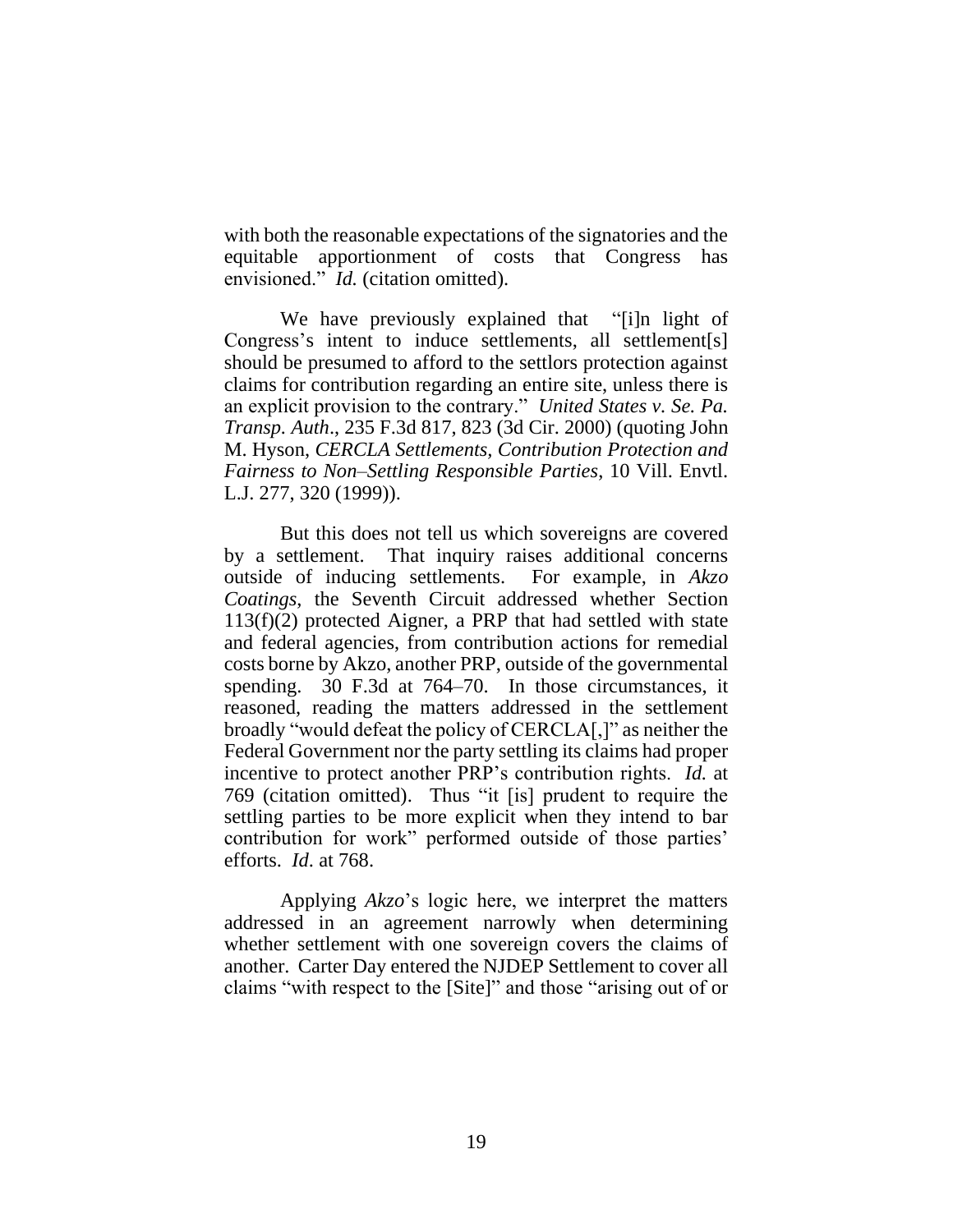related to the [Site]." J.A. 1339. Although this language is broad, the Settlement, by its own terms, concerns only liability to the NJDEP. *Id.* ("Carter Day was discharged . . . from all liabilities to NJDEP[.]"). Thus, despite its broad language referring to all remedial costs connected to the Site, the agreement's specific language regarding the NJDEP ties only to the State's expenditures.

In addition, looking to the reasonable expectations of the parties, it is sensible to limit the protection under the NJDEP Settlement to New Jersey's claims. As Compaction explains, the NJDEP Settlement "merely reflects a decision by NJDEP to acquiesce to [Carter Day's] position that [the NJDEP] was barred from proceeding with any claims" as a result of Carter Day's bankruptcy case, in which the USEPA took no part. Compaction Br. 29–30. It would have been unreasonable for either the NJDEP or Carter Day to expect that the NJDEP Settlement addressed any liability stemming from the USEPA's clean-up costs.<sup>6</sup>

<sup>6</sup> Carter Day argues that the United States' decision not to pursue a claim against it over the past 30 years "indicates that it too regarded any claims against [Carter Day] as resolved." Carter Day Br. 30. As the Federal Government was not a party to the NJDEP Settlement, its decisions have no bearing on the parties' reasonable expectations. Further, just because the United States had an opportunity to intervene in the litigation between the NJDEP and Carter Day, *see* 42 U.S.C. § 9622(i) (requiring a public notice and comment period before final settlement), and chose not to, does not mean that its claim was resolved. That does not affect how we interpret the matters addressed in the NJDEP Settlement or those parties' expectations. If anything, that the United States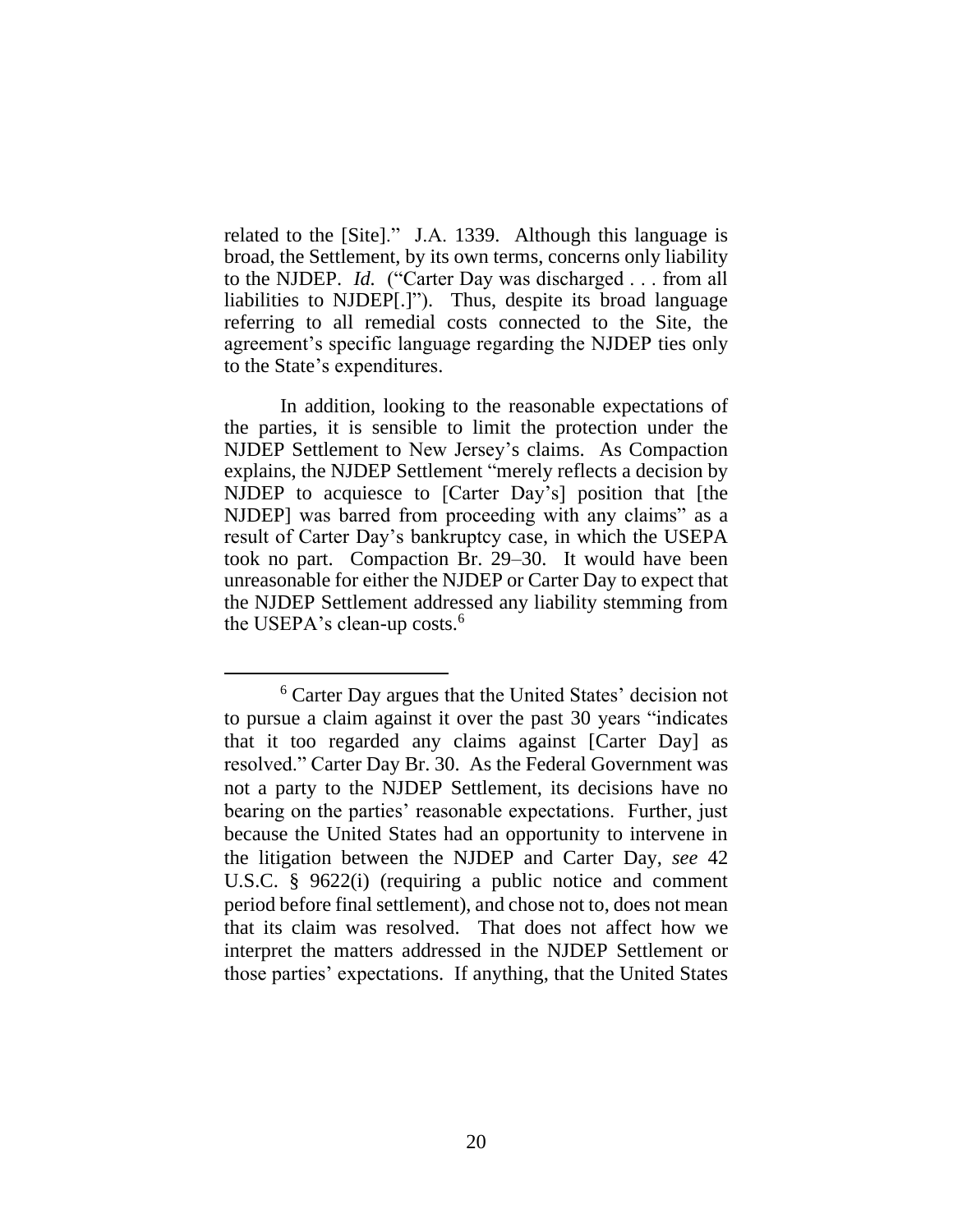Further, allowing Carter Day to avoid liability for any federal expenditures would not equitably apportion the remedial costs. The USEPA bore the lion's share of the Site's cleanup costs. It was responsible for the remediation and investigation costs, and though the State pays all operation and maintenance expenses, the Federal Government reimburses 90% of those costs as well. 42 U.S.C. § 9604(c)(3), (c)(5)(D). Affirming the District Court would allow a party to avoid massive liability by settling with an agency responsible for 10% of the total sticker price.

#### 2. CERCLA's Purpose and Procedures

"[T]he two major policy [goals] underlying CERCLA are ensuring that prompt and effective clean-ups are put into place and making sure that the PRPs responsible for the hazards created bear their approximate share of the responsibility." *Charter Int'l Oil Co.*, 83 F.3d at 522. In other words, be quick and share the costs. To implement these goals, CERCLA "also aims to induce those parties who settle earlier to do so for higher amounts than they might otherwise by assuring them the right to seek contribution protection from those who have not as yet settled." *Id*. (citation omitted).

Carter Day argues that construing narrowly the scope of its settlement protection affronts CERCLA's goal of incentivizing early settlement. While we acknowledge that our decision here could affect a PRP's incentive to settle, ultimately it vindicates CERCLA's goal of equitably distributing liability without extinguishing incentives to settle.

was not named in, and opted to stay out of, Carter Day's bankruptcy adds support to the argument that it and the parties understood the matters addressed in the NJDEP Settlement to relate only to the NJDEP's portion of the remedial expenditures.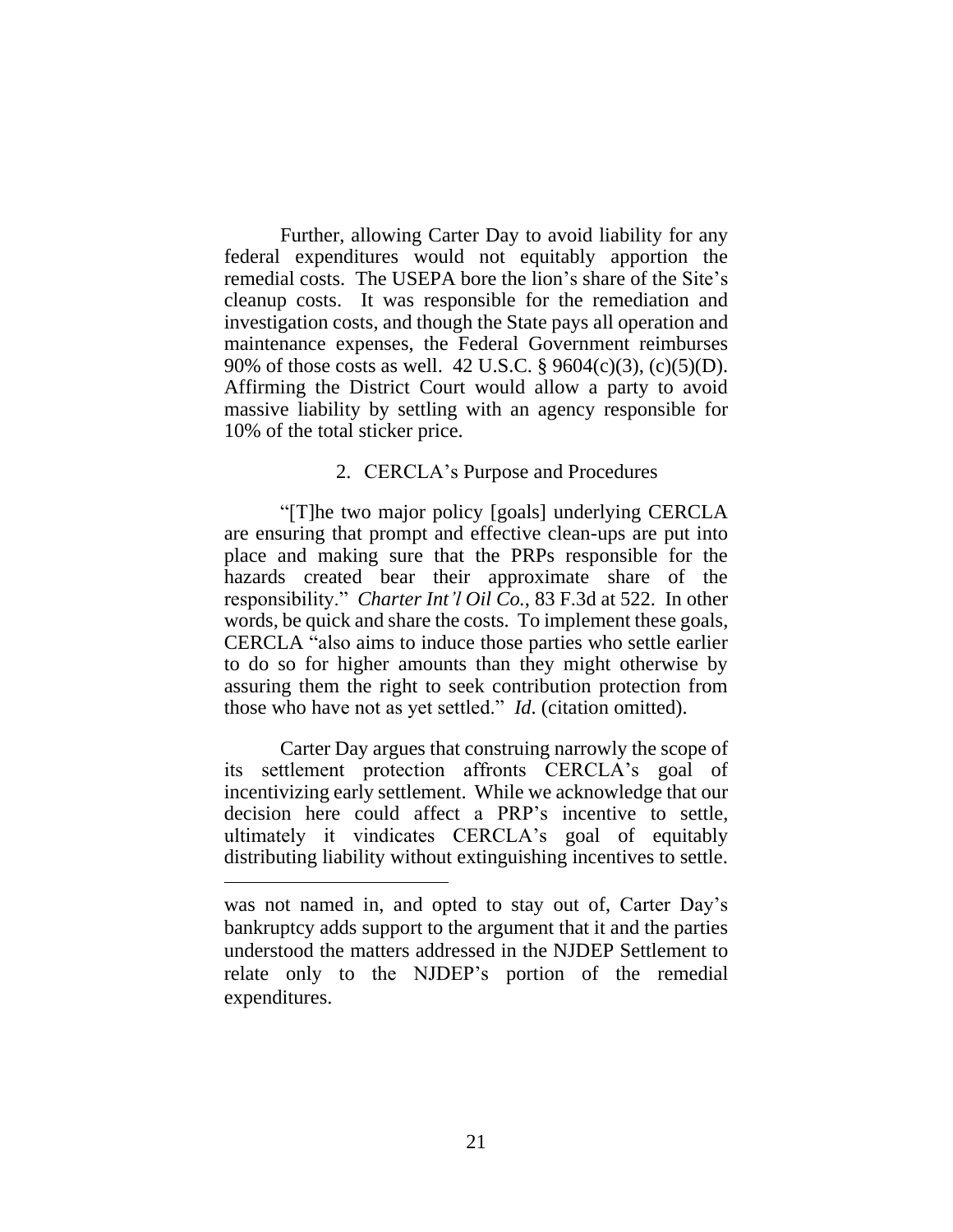As we indicated above, a settling-PRP is protected only insofar as a consent decree and a contribution action address the same matters. In effect, our decision encourages a PRP to settle with both the relevant State and Federal Governments.

Further, construing the NJDEP Settlement to apply only to NJDEP's claims avoids creating perverse incentives for a PRP to resolve those claims only in the hope of barring other PRPs from seeking contribution on federal claims. As noted above, that outcome would be a boon to industry, as the statutory scheme allocates the vast majority of the clean-up costs to the Federal Government.

Carter Day argues that we should not be worried about these distortions because the District Court did not say that NJDEP resolved the United States' claims against it; thus the USEPA could still seek to recover costs directly from it under CERCLA Section 107(a). 42 U.S.C. § 9607 (providing a government can recover from PRPs cleanup costs it incurred). While that is true, it also runs afoul of the statute's procedures. The statutory scheme incentivizes the State and Federal Governments to recover fully from a single PRP, after which that PRP can litigate the proper allocation of liability among other PRPs. This reduces litigation directly involving the States and the Federal Government. If we were to affirm the District Court, taxpayer-funded litigation by the Federal Government would undoubtedly increase.

Finally, our decision aligns with CERCLA Section 104, which outlines how the Federal Government is to work with the States to coordinate remedial actions and makes clear that costs borne by the United States and New Jersey are distinct. 42 U.S.C. § 9604(c). The USEPA-NJDEP Cooperative Agreement for the Site reiterates the statutory allocation of costs and states that the NJDEP cannot recover funds on behalf of the USEPA, and vice versa. It defies reason and the plain